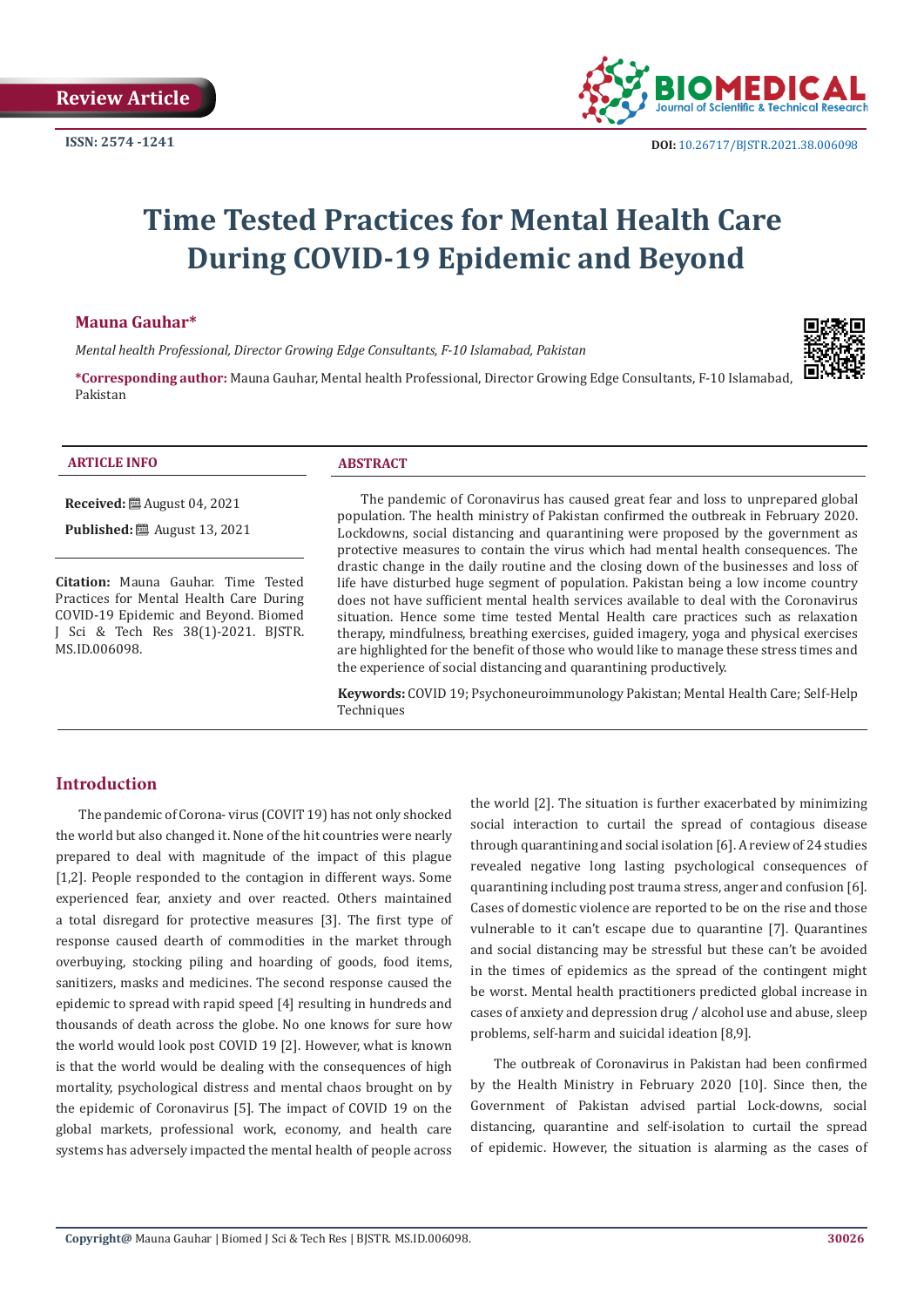infection are on the rise. A segment of population is not adhering to the safety measures and recognized the seriousness of the situation [3]. Also the uncertainty about end of the endemic and loss of jobs has rendered many individuals susceptible to psychological crises which may negatively affect their immune system [11] and render them more vulnerable to fight Corona-virus in case of infection [12]. In almost every pandemic hit country, scientists and health professionals are endeavoring hard to find a cure to this highly contagious virus [2]. Till that happens no one knows for sure how many lives will fall victim to it. However, amidst this uncertainty, most health professionals agree that anyone with a strong immune system stands a better chance of fighting corona [12]. The science of psychoneuroimmunology that studies the interaction between neuroscience, psychological health and the immune processes is becoming popular among the researchers due to increased understanding of the part immune system play in health and disease [13]. Many studies conducted during 1990s and onwards explored the effects of psychological distress on immune system and found a strong link between nervous system and immune functioning [11]. American Psychological Association [14] found sufficient scientific evidence regarding adverse effect of stress and anxiety on the immune system.

To study the effects of life changing events including acute and persistent stressors on the immune system and if these changes in the immune system were moderated by the dispositional optimism, researchers found that in the face of persistent high level stress, the consequent immune decrement was higher for optimists than for the pessimists [15]. Another study reported human susceptibility to cold and flu as psychological stress exhausted immune protection against viral and bacterial infection in upper respiratory track [16]. Data also supported that the immune response of personalities described by negative affective disposition was low, which made them more at risk to infections and diseases than those described by positive affective disposition [17]. The mental health services utilization in Pakistan are low and the emergency guidelines for psychological crises interventions for public hit by corona are still awaited [18]. Although some comprehensive mental health protection/ support strategies and approaches for the policy makers had been highlighted by Mukhtar [18]; assuming responsibility for personal physical and mental health care would go a long way in stabilizing self and familial setup in these difficult times. The aim of this article is to propose research supported self-help interventions that people can easily adopt. These techniques could be useful in managing psychological distress during social distancing and selfisolation and would also help in stress management post COVID 19 endemic. Strong scientific evidence supports the effectiveness of these strategies in up-regulation of the immune functioning, remission of stress, anxiety, depression symptoms and improved physical and mental health. These self-care practices can also be used to avoid the negative experience of quarantine or make the experience as tolerable as possible [6].

### **Relaxation Therapy**

Just as stress is the root cause of most physical and mental distress [19] relaxation trainings that induce relaxation response has huge physical and emotional implications. A number of studies reported that relaxation response interventions induce enhanced sleep [20] and increase health promoting behaviors. These interventions decrease anxiety, depression mental distress medical symptoms, headaches, medicinal intake, and stabilize bloodpressure [21]. Individuals who can't engage in physical workout can practice relaxation exercises to gain the benefits. There are many relaxation techniques such as progressive muscle relaxation, self-relaxation, and bio-feedback which can be adopted according to personal preferences. All of these have shown improvement in muscle tension, and increase ability to cope with stress [22]. Community and clinical population can equally benefit from relaxation training. For example, cancer patients who underwent mastectomy also showed significant improvement in their stress anxiety and depression levels after experiencing relaxation therapy [23].

#### **Mindfulness Meditation**

Non-judgmental attention to the sensations occurring in the moment is mindfulness. When the focus is on feelings sensations rather than content of the emotive thought, intense emotions can be managed [21]. Mindfulness relieves stress related negative symptoms, improves sense of well-being and induces positive mind-body states. A randomized control trial reported the results of mindfulness based stress reduction program on enhancing wellbeing. After eight weeks of training, subjects reported optimistic emotional states, such as a sense of ease, harmony, revitalization, vigor, positivity, cheerfulness, acceptance, and even experience of wholeness. There was a decrease in ruminative thought and results were maintained after one year follow-up period [24]. Another study that compared mindfulness meditation with somatic relaxation for stress reduction found both techniques equally effective in reducing stress however mindfulness meditation had showed a larger effect size for positive states of mind than just relaxation exercises [25].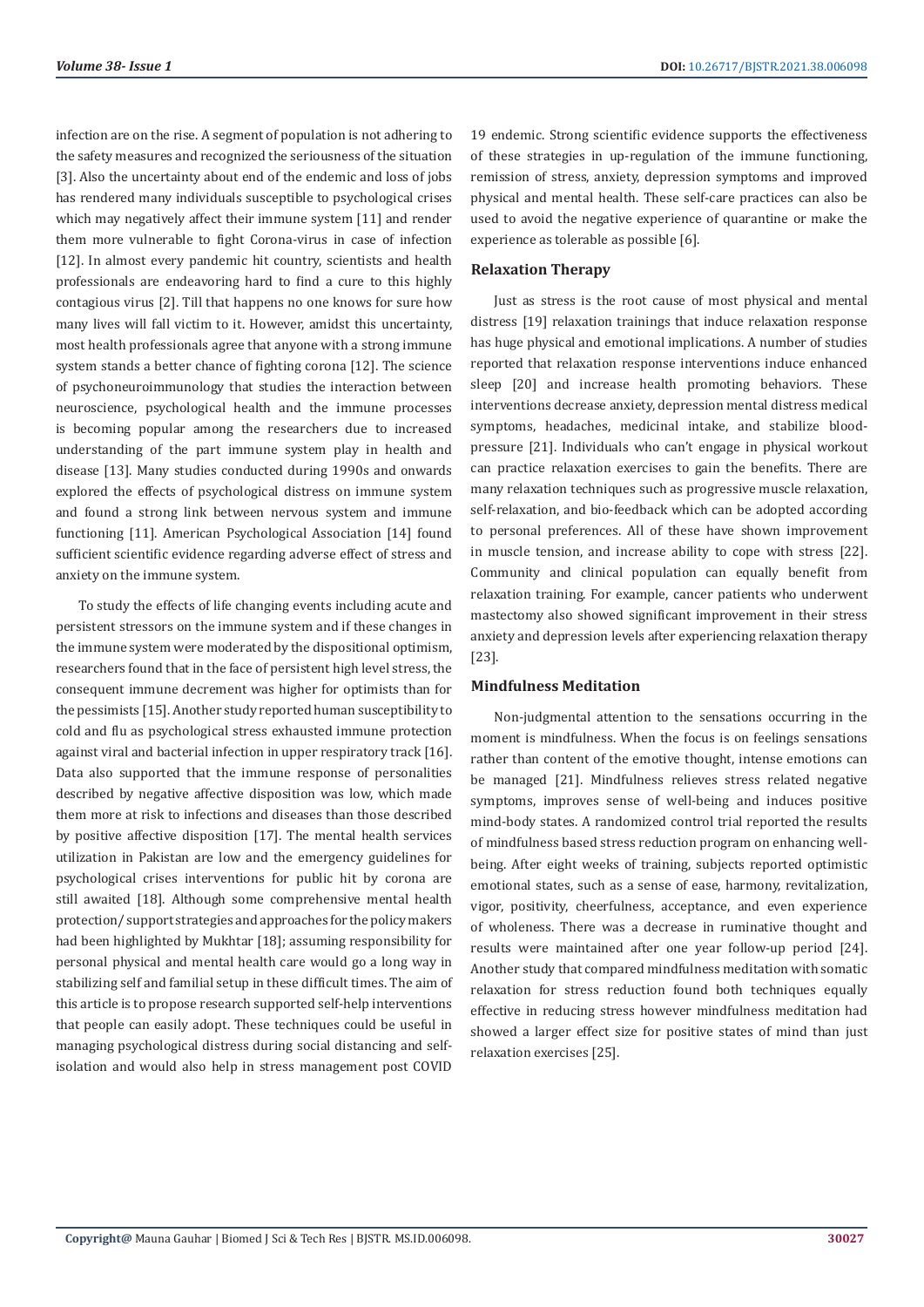#### **Breathing Exercises**

Breathing techniques are widely used for decreasing stress and anxiety. These improve the ability of respiratory system to produce energy from oxygen and remove waste [21]. Attentiveness to the way we breathe gives us the choice to modify shallow breathing to deep abdominal/ diaphragmatic breathing. Deep diaphragmatic breathing brings on relaxation and calms the aroused emotional states specific to anxiety and stress [26]. Studies have found that breathing exercise have positive effect on autonomous nervous system [27]. Slow breathing reduces stress by decreasing the hyper-arousal in the body (sympathetic activity) and increase the sense of calm (parasympathetic activity) [28]. It also has positive effects on cardiovascular [27] and respiratory functions [28]. Asthma patients can also benefits from it [29].

#### **Guided Imagery**

Guided imagery is used to replace negative thoughts with positive thoughts by means of imagination. Negative thoughts impact our emotional states, the way we conduct ourselves and worsen our physical symptoms. Refocusing mind on constructive healing images helps us to reduce the experience of stress and treat bodily symptoms [21]. The role of guided imagery in healing human mind and body has been the focus of research since decades. Guided imagery improves mood, decreases anxiety, depression, stress symptoms and up- regulates immune functions [30,31]. Patients suffering from multiple sclerosis, both relapsing and remitting, reported physical and mental wellbeing after experiencing it [32]. Guided imagery combined with progressive muscle relaxation had also been effectively used to manage cluster of symptoms in cancer patients receiving chemotherapy. They also reported improved quality of life. The researcher recommended its use to complement the existing treatment for cancer [33].

## **Yoga**

Yoga is a discipline that combines physical stretches, breath trainings and concentration/meditation practices to create physical and psychological health and well-being [21]. Studies have shown that yoga practice elevates energy, creates bliss and contentment, improves social relationships, enhances sleep and overall health [34]. It has been successfully used with incarcerated women in correctional institution to improve their symptoms of anxiety, depression, and stress [35]. Yoga has scarcer contraindications and can be used as a complimentary treatment for psychiatric conditions [36]. According to Li, et al. [37] yoga is a promising option for mitigating stress and anxiety that underlie many chronic diseases and decreased quality of life. Research have investigated the effects of yoga on anxiety, depression, mood disturbance, performance anxiety, mental and physical stress, schizophrenia, addictive behavior, attention deficit disorder, autism, and obsessive

compulsive disorder; and found it as an effective additional treatment for these conditions. It possibly treat symptoms that are left untreated by psychological and pharmacological interventions [36,38-40].

#### **Exercise**

Sufficient amount of studies supports exercise as a protective factor for mental and physical wellbeing. Exercise activates immune system [41]. Physical workout has positive impact on anxiety, depression and on psychological, physiological and immunological functions. It also decreases inflammation in the body [42]. Hence aerobic exercises that increase the cardiac rate, [22] can easily be undertaken at home with the entire family (or alone). These could be static jogging, jumping, skipping or using television or YouTube to follow stronger workout programs such as cross-fit, aerobic workout, or palates etc. Physical workout releases mental and physical stress, elevate the symptoms of psychological suffering due to releasing endorphins and engage the family in meaningful and fun activity.

#### **Resilience**

The single most important factor that can help the nation to pass through the current testing time is resilience. Resilience helps people to thrive in hard times [43]. The above mentioned practices can be used in combination or as a single technique to calm down, stabilize, energize, emotionally regulate and build resilience against the challenges posed by COVID19 or any other stressful life event.

### **Resource for Guided Practice**

Enough visual material exists in the form of pictures and videos on different websites including You-tube to guide the beginners. Most of these techniques are safe, and can be practiced at home through daily routine for someone with no health condition. The daily practice would go long way in building calm demeanor and prophylaxis.

### **Recommendation**

The practices mentioned above are recommended for all who are experiencing adverse psychological symptoms due COVID19 or other stressful life events. This include health professional, caregivers and frontline workers, people working from home, essential staff, corona survivors, families and people from other walks of life. Those with serious medical or psychiatric/ psychological conditions should consult their doctors before undertaking these practices. The safest amongst the above mentioned techniques are the relaxation training, guided imagery and mindfulness meditation. Building good theoretical understanding of the techniques is always helpful for rewarding practice.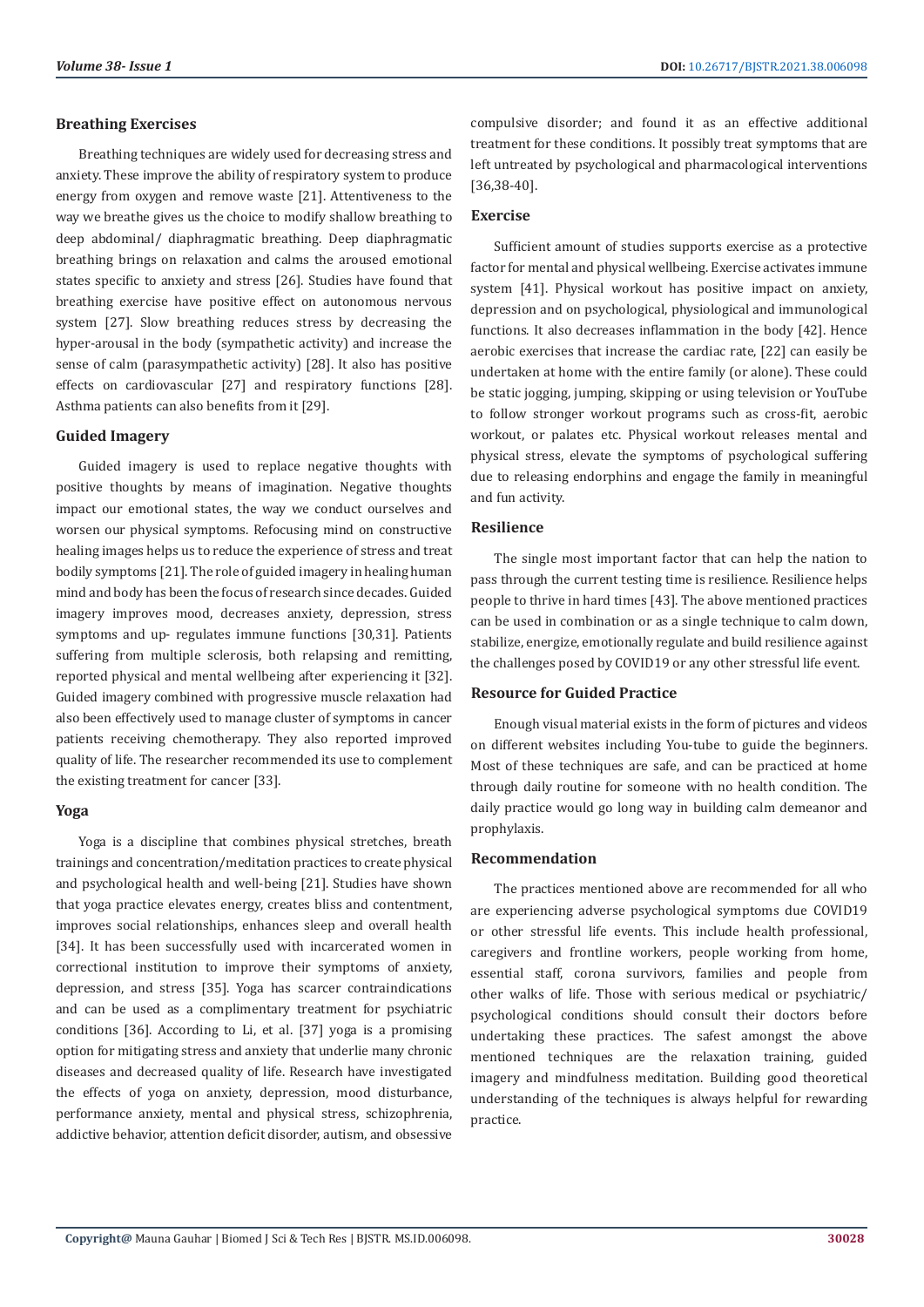## **Conclusion**

The purpose of this article was to highlight some measures and practices which could help the nation in dealing with the stress caused by COVID 19. Each and every Pakistani is affected by the current existential crises. Hence the practices proposed are time tested and research supported techniques to calm the mind and body and bring relief from worry and concerns in the now and about the future. These practices are not substitutes for medication. Benefits can be observed immediately in some cases and in other cases regular practice needs to be maintained to experience optimum results.

The author is a clinical psychologist, clinical supervisor trauma therapist, trainer, yoga meditation instructor and Reiki master.

#### **References**

- 1. [Ahmad T, Khan M, Khan FM, Hui J \(2020\) Are we ready for the](https://www.ncbi.nlm.nih.gov/pmc/articles/PMC7227718/)  [new fatal Coronavirus: scenario of Pakistan? Human Vaccines &](https://www.ncbi.nlm.nih.gov/pmc/articles/PMC7227718/)  [Immunotherapeutics 16\(3\): 736-738.](https://www.ncbi.nlm.nih.gov/pmc/articles/PMC7227718/)
- 2. [Kumar A, Nayar KR \( 2020\) COVID 19 and its mental health consequences.](https://www.tandfonline.com/doi/full/10.1080/09638237.2020.1757052)  [Journal of mental health 30\(1\): 1-2.](https://www.tandfonline.com/doi/full/10.1080/09638237.2020.1757052)
- 3. [Shams S \(2020\) Coronavirus: Is Pakistan taking COVID-19 too lightly.](https://www.dw.com/en/coronavirus-is-pakistan-taking-covid-19-too-lightly/a-52824403)
- 4. [Khan S, Siddique R, Ali A, Xue M, Nabi G \(2020\) Novel coronavirus,](https://pubmed.ncbi.nlm.nih.gov/32057788/)  [poor quarantine, and the risk of pandemic. Journal of Hospital Infection](https://pubmed.ncbi.nlm.nih.gov/32057788/)  [104\(4\): 449-450.](https://pubmed.ncbi.nlm.nih.gov/32057788/)
- 5. [Xiao C \(2020\) A novel approach of consultation on 2019 novel](https://pubmed.ncbi.nlm.nih.gov/32093461/)  [coronavirus \(COVID-19\)-related psychological and mental problems:](https://pubmed.ncbi.nlm.nih.gov/32093461/)  [structured letter therapy. Psychiatry investigation 17\(2\): 175-176.](https://pubmed.ncbi.nlm.nih.gov/32093461/)
- 6. [Brooks SK, Webster RK, Smith LE, Woodland L, Wessely S, et al. \(2020\)](https://www.thelancet.com/journals/lancet/article/PIIS0140-6736(20)30460-8/fulltext)  [The psychological impact of quarantine and how to reduce it: rapid](https://www.thelancet.com/journals/lancet/article/PIIS0140-6736(20)30460-8/fulltext)  [review of the evidence. The Lancet 395\(10227\): 912-920.](https://www.thelancet.com/journals/lancet/article/PIIS0140-6736(20)30460-8/fulltext)
- 7. [Graham Harrison E, Giuffrida A, Smith H, Ford L \(2020\) Lockdowns](https://www.theguardian.com/society/2020/mar/28/lockdowns-world-rise-domestic-violence)  [around the world bring rise in domestic violence. The Guardian, 28](https://www.theguardian.com/society/2020/mar/28/lockdowns-world-rise-domestic-violence)th [March.](https://www.theguardian.com/society/2020/mar/28/lockdowns-world-rise-domestic-violence)
- 8. [Li W, Yang Y, Liu ZH, Zhao YJ, Zhang Q, et al. \(2020\) Progression of mental](https://www.ncbi.nlm.nih.gov/pmc/articles/PMC7098037/)  [health services during the COVID-19 outbreak in China. International](https://www.ncbi.nlm.nih.gov/pmc/articles/PMC7098037/)  [journal of biological sciences 16\(10\): 1732.](https://www.ncbi.nlm.nih.gov/pmc/articles/PMC7098037/)
- 9. [Yao H, Chen JH, Xu YF \(2020\) Patients with mental health disorders in](https://pubmed.ncbi.nlm.nih.gov/32199510/)  [the COVID-19 epidemic. The Lancet Psychiatry 7\(4\): e21.](https://pubmed.ncbi.nlm.nih.gov/32199510/)
- 10. [Saqlain M, Munir MM, Ahmed A, Tahir AH, Kamran S \(2020\) Is Pakistan](https://www.ncbi.nlm.nih.gov/pmc/articles/PMC7095264/)  [prepared to tackle the coronavirus epidemic? Drugs & Therapy](https://www.ncbi.nlm.nih.gov/pmc/articles/PMC7095264/)  [Perspectives, p. 1-2.](https://www.ncbi.nlm.nih.gov/pmc/articles/PMC7095264/)
- 11. [Ziemssen T, Kern S \(2007\) Psychoneuroimmunology–cross-talk between](https://pubmed.ncbi.nlm.nih.gov/17503136/)  [the immune and nervous systems. Journal of neurology 254\(2\): 8-11.](https://pubmed.ncbi.nlm.nih.gov/17503136/)
- 12. [Amene Saghazadeh, Nima Rezaei \(2020\) Immune-epidemiological](https://pubmed.ncbi.nlm.nih.gov/32237901/)  [parameters of the novel coronavirus - a perspective. Expert Review of](https://pubmed.ncbi.nlm.nih.gov/32237901/)  [Clinical Immunology 16\(5\): 465-470.](https://pubmed.ncbi.nlm.nih.gov/32237901/)
- 13. [Pariante CM \(2016\) Neuroscience, mental health and the immune](https://pubmed.ncbi.nlm.nih.gov/26503420/)  [system: overcoming the brain-mind-body trichotomy. Epidemiology and](https://pubmed.ncbi.nlm.nih.gov/26503420/)  [psychiatric sciences 25\(2\): 101-105.](https://pubmed.ncbi.nlm.nih.gov/26503420/)
- 14.[\(2006\) American Psychological Association. Stress weakens the immune](https://www.apa.org/research/action/immune)  [system. American Psychological Association.](https://www.apa.org/research/action/immune)
- 15. [Cohen F, Kearney KA, Zegans LS, Kemeny ME, Neuhaus JM, Stites DP](https://pubmed.ncbi.nlm.nih.gov/2006229/)  [\(1999\) Differential immune system changes with acute and persistent](https://pubmed.ncbi.nlm.nih.gov/2006229/)  [stress for optimists vs pessimists. Brain, Behavior, and Immunity 13\(2\):](https://pubmed.ncbi.nlm.nih.gov/2006229/)  [155-174.](https://pubmed.ncbi.nlm.nih.gov/2006229/)
- 16. [Drummond PD, Hewson Bower B \(1997\) Increased psychosocial stress](https://researchrepository.murdoch.edu.au/id/eprint/2205/) [and decreased mucosal immunity in children with recurrent upper](https://researchrepository.murdoch.edu.au/id/eprint/2205/) [respiratory tract infections. Journal of psychosomatic research 43\(3\):](https://researchrepository.murdoch.edu.au/id/eprint/2205/) [271-278.](https://researchrepository.murdoch.edu.au/id/eprint/2205/)
- 17. [Barak Y \(2006\) The immune system and happiness. Autoimmunity](https://pubmed.ncbi.nlm.nih.gov/17027886/) [reviews 5\(8\): 523-527.](https://pubmed.ncbi.nlm.nih.gov/17027886/)
- 18. [Mukhtar MS \(2020\) Mental Health and Psychosocial Aspects of](https://www.ncbi.nlm.nih.gov/pmc/articles/PMC7161472/) [Coronavirus Outbreak in Pakistan: Psychological Intervention for Public](https://www.ncbi.nlm.nih.gov/pmc/articles/PMC7161472/) [Mental Health Crisis. Asian Journal of Psychiatry 51: 102069.](https://www.ncbi.nlm.nih.gov/pmc/articles/PMC7161472/)
- 19. [Cohen S, Williamson GM \(1991\) Stress and infectious disease in humans.](https://pubmed.ncbi.nlm.nih.gov/2006229/) [Psychological bulletin 109\(1\): 5-24.](https://pubmed.ncbi.nlm.nih.gov/2006229/)
- 20. [Wang F, Lee OEK, Feng F, Vitiello MV, Wang W, et al. \(2016\) The effect](https://pubmed.ncbi.nlm.nih.gov/26802824/) [of meditative movement on sleep quality: a systematic review. Sleep](https://pubmed.ncbi.nlm.nih.gov/26802824/) [medicine reviews 30: 43-52.](https://pubmed.ncbi.nlm.nih.gov/26802824/)
- 21. [Park ER, Traeger L, Vranceanu AM, Scult M, Lerner JA, et al. \(2013\) The](https://pubmed.ncbi.nlm.nih.gov/23352048/) [development of a patient-centered program based on the relaxation](https://pubmed.ncbi.nlm.nih.gov/23352048/) [response: the Relaxation Response Resiliency Program \(3RP\).](https://pubmed.ncbi.nlm.nih.gov/23352048/) [Psychosomatics 54\(2\): 165-174.](https://pubmed.ncbi.nlm.nih.gov/23352048/)
- 22. [Smith C, Hancock H, Blake Mortimer J, Eckert K \(2007\) A randomised](https://pubmed.ncbi.nlm.nih.gov/17544857/) [comparative trial of yoga and relaxation to reduce stress and anxiety.](https://pubmed.ncbi.nlm.nih.gov/17544857/) [Complementary therapies in medicine 15\(2\): 77-83.](https://pubmed.ncbi.nlm.nih.gov/17544857/)
- 23. [Kashani F, Babaee S, Bahrami M, Valiani M \(2012\) The effects of](https://www.ncbi.nlm.nih.gov/pmc/articles/PMC3590692/) [relaxation on reducing depression, anxiety and stress in women who](https://www.ncbi.nlm.nih.gov/pmc/articles/PMC3590692/) [underwent mastectomy for breast cancer. Iranian journal of nursing and](https://www.ncbi.nlm.nih.gov/pmc/articles/PMC3590692/) [midwifery research 17\(1\): 30-33.](https://www.ncbi.nlm.nih.gov/pmc/articles/PMC3590692/)
- 24. [Amutio A, Martínezm Taboada C, Hermosilla D, Delgado LC \(2015\)](https://pubmed.ncbi.nlm.nih.gov/25485658/) [Enhancing relaxation states and positive emotions in physicians through](https://pubmed.ncbi.nlm.nih.gov/25485658/) [a mindfulness training program: A one-year study. Psychology health &](https://pubmed.ncbi.nlm.nih.gov/25485658/) [medicine 20\(6\): 720-731.](https://pubmed.ncbi.nlm.nih.gov/25485658/)
- 25. [Jain S, Shapiro SL, Swanick S, Roesch SC, Mills PJ, et al. \(2007\) A](https://pubmed.ncbi.nlm.nih.gov/17291166/) [randomized controlled trial of mindfulness meditation versus relaxation](https://pubmed.ncbi.nlm.nih.gov/17291166/) [training: effects on distress, positive states of mind, rumination, and](https://pubmed.ncbi.nlm.nih.gov/17291166/) [distraction. Annals of behavioral medicine 33\(1\): 11-21.](https://pubmed.ncbi.nlm.nih.gov/17291166/)
- 26. Hazlett Stevens H, Craske MG (2009) 14 Breathing Retraining and Diaphragmatic Breathing. General principles and empirically supported techniques of cognitive behavior therapy.
- 27. [Mourya M, Mahajan AS, Singh NP, Jain AK \(2009\) Effect of slow-and fast](https://pubmed.ncbi.nlm.nih.gov/19534616/)[breathing exercises on autonomic functions in patients with essential](https://pubmed.ncbi.nlm.nih.gov/19534616/) [hypertension. The journal of alternative and complementary medicine](https://pubmed.ncbi.nlm.nih.gov/19534616/) [15\(7\): 711-717.](https://pubmed.ncbi.nlm.nih.gov/19534616/)
- 28. [Pal GK, Velkumary S \(2004\) Effect of short-term practice of breathing](https://pubmed.ncbi.nlm.nih.gov/15347862/) [exercises on autonomic functions in normal human volunteers. Indian](https://pubmed.ncbi.nlm.nih.gov/15347862/) [Journal of Medical Research 120\(2\): 115-121.](https://pubmed.ncbi.nlm.nih.gov/15347862/)
- 29. [Thomas M, McKinley RK, Mellor S, Watkin G, Holloway E, et al. \(2009\)](https://pubmed.ncbi.nlm.nih.gov/19052047/) [Breathing exercises for asthma: a randomised controlled trial. Thorax](https://pubmed.ncbi.nlm.nih.gov/19052047/) [64\(1\): 55-61.](https://pubmed.ncbi.nlm.nih.gov/19052047/)
- 30. [Gruzelier JH \(2002\) A review of the impact of hypnosis, relaxation,](https://pubmed.ncbi.nlm.nih.gov/12186693/) [guided imagery and individual differences on aspects of immunity and](https://pubmed.ncbi.nlm.nih.gov/12186693/) [health. Stress 5\(2\): 147-163.](https://pubmed.ncbi.nlm.nih.gov/12186693/)
- 31. [Trakhtenberg EC \(2008\) The effects of guided imagery on the immune](https://pubmed.ncbi.nlm.nih.gov/18465428/) [system: A critical review. International Journal of Neuroscience 118\(6\):](https://pubmed.ncbi.nlm.nih.gov/18465428/) [839-855.](https://pubmed.ncbi.nlm.nih.gov/18465428/)
- 32. [Case LK, Jackson P, Kinkel R, Mills PJ \(2018\) Guided Imagery Improves](https://www.ncbi.nlm.nih.gov/pmc/articles/PMC5871039/) [Mood, Fatigue, and Quality of Life in Individuals with Multiple Sclerosis:](https://www.ncbi.nlm.nih.gov/pmc/articles/PMC5871039/) [An Exploratory Efficacy Trial of Healing Light Guided Imagery. Journal of](https://www.ncbi.nlm.nih.gov/pmc/articles/PMC5871039/) [evidence-based integrative medicine 23: 2515690X17748744.](https://www.ncbi.nlm.nih.gov/pmc/articles/PMC5871039/)
- 33. [Charalambous A, Giannakopoulou M, Bozas E, Marcou Y, Kitsios P, et](https://pubmed.ncbi.nlm.nih.gov/27341675/) [al. \(2016\) Guided imagery and progressive muscle relaxation as a](https://pubmed.ncbi.nlm.nih.gov/27341675/) [cluster of symptoms management intervention in patients receiving](https://pubmed.ncbi.nlm.nih.gov/27341675/) [chemotherapy: a randomized control trial. PLoS One 11\(6\): e0156911.](https://pubmed.ncbi.nlm.nih.gov/27341675/)